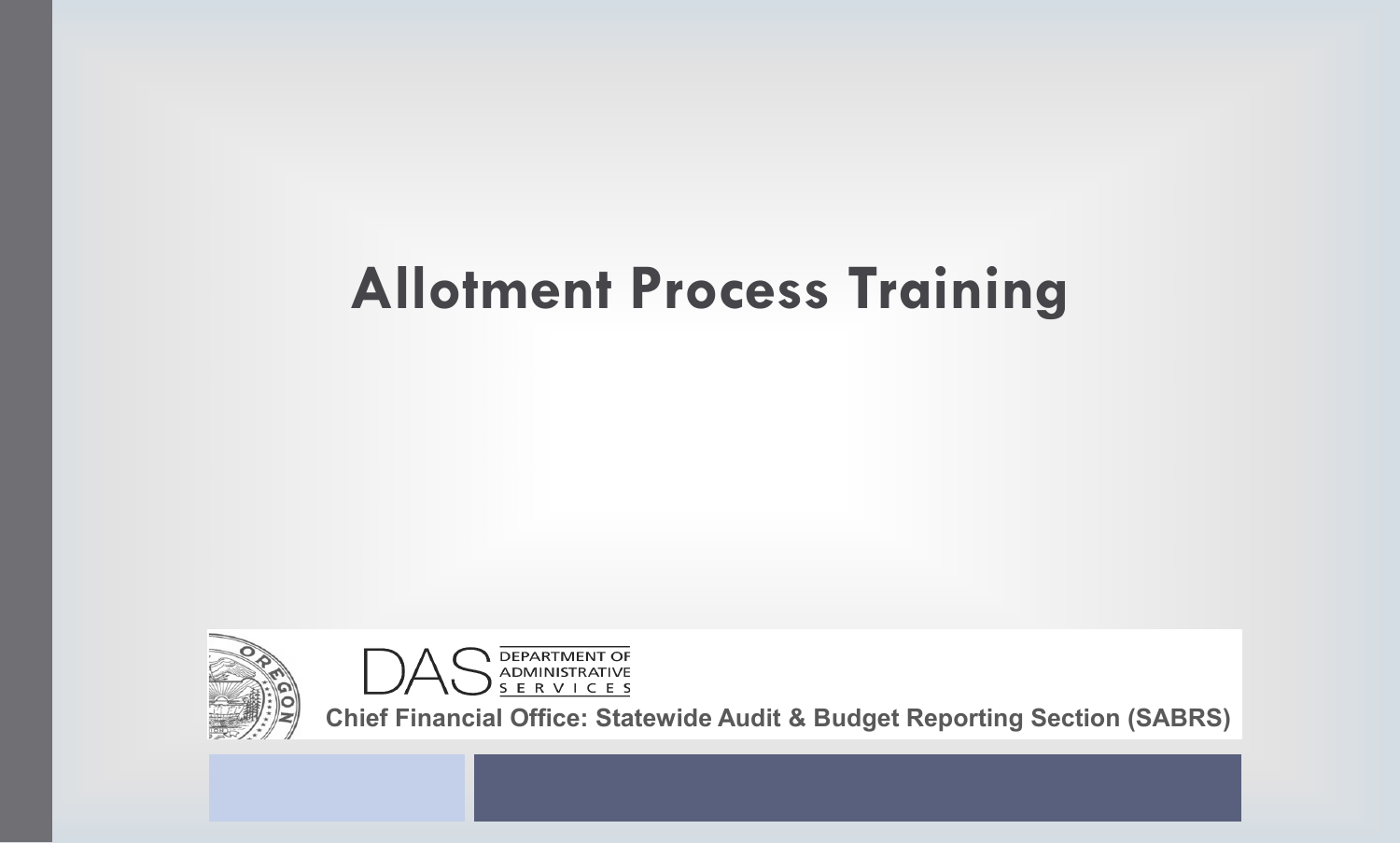# **PRESENTATION OVERVIEW**



- **Q** [Allotments](#page-2-0)
- **Q** [Why and How we use allotment plans](#page-4-0)
- **Q** [What is the general allotment process?](#page-4-0)
- **Q** [Allotment Mechanics and Instructions](#page-5-0)
- **Q** [Allotment Revisions](#page-11-0)
- **Q [Common Allotment Issues and Questions](#page-13-0)**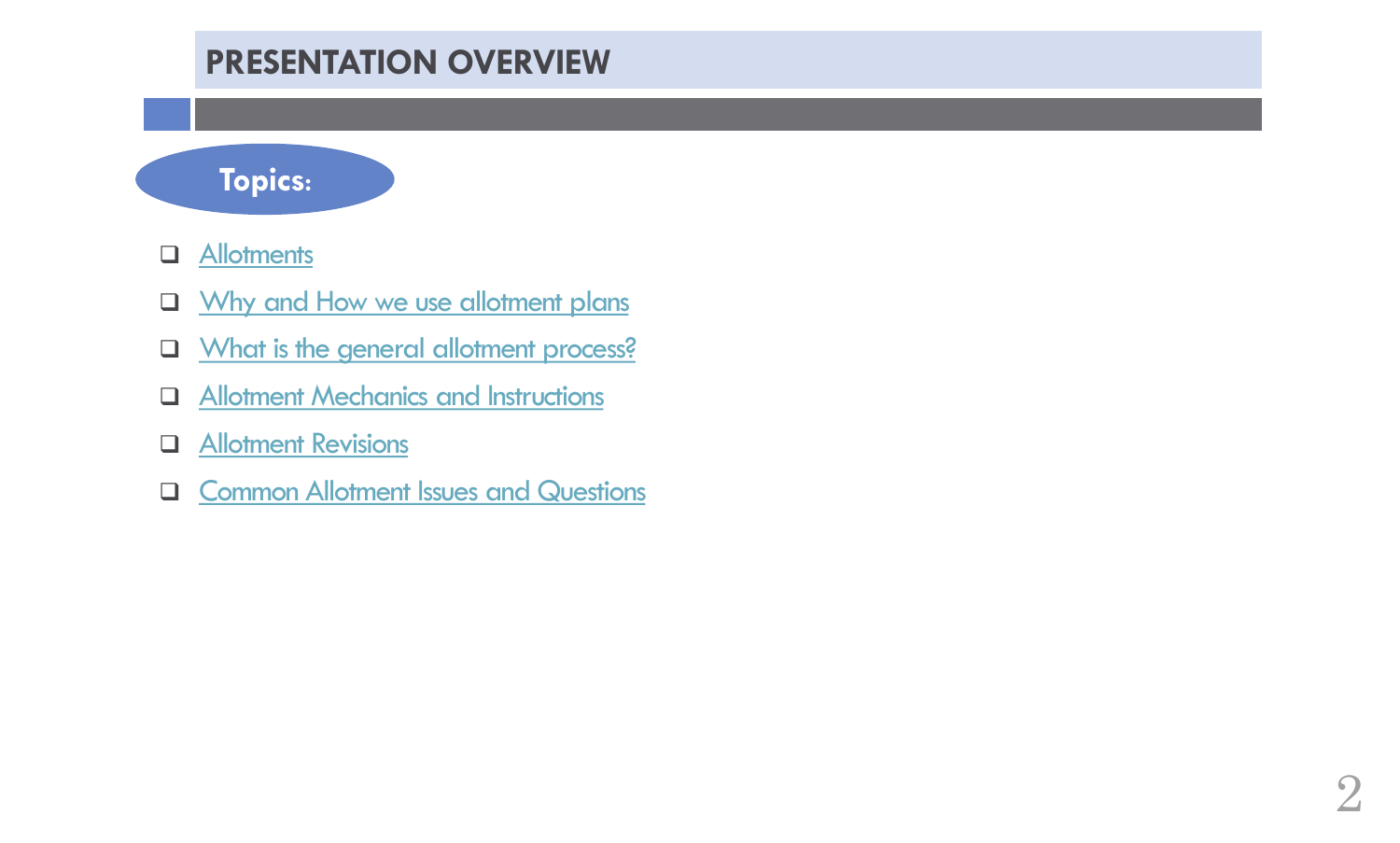<span id="page-2-0"></span>At the start of the biennium and after the legislative body has adopted the budget **and** the Governor has signed the agency's appropriation bill, SABRS establishes the appropriation amounts on the accounting system (R\*Stars) for each agency.

- $\Box$  SABRS administers and processes the 1<sup>st</sup> quarter allotment for the biennium at 15% of the agency's limitation that was granted in the appropriation budget bill. (There are some agency-specific exceptions that can apply.)
- Agencies then prepare their allotment plans approximately 3 weeks in advance for each of the remaining quarters ( $2<sup>nd</sup>$  qtr. through  $8<sup>th</sup>$  qtr.) of the state's fiscal biennium.
- □ SABRS audits the agency allotment plan and related R\*Stars transactions.
- $\Box$  The CFO agency analyst reviews and approves/denies the allotment plans.
- $\Box$  Once approved, SABRS processes the allotment transactions on  $R*$ Stars.

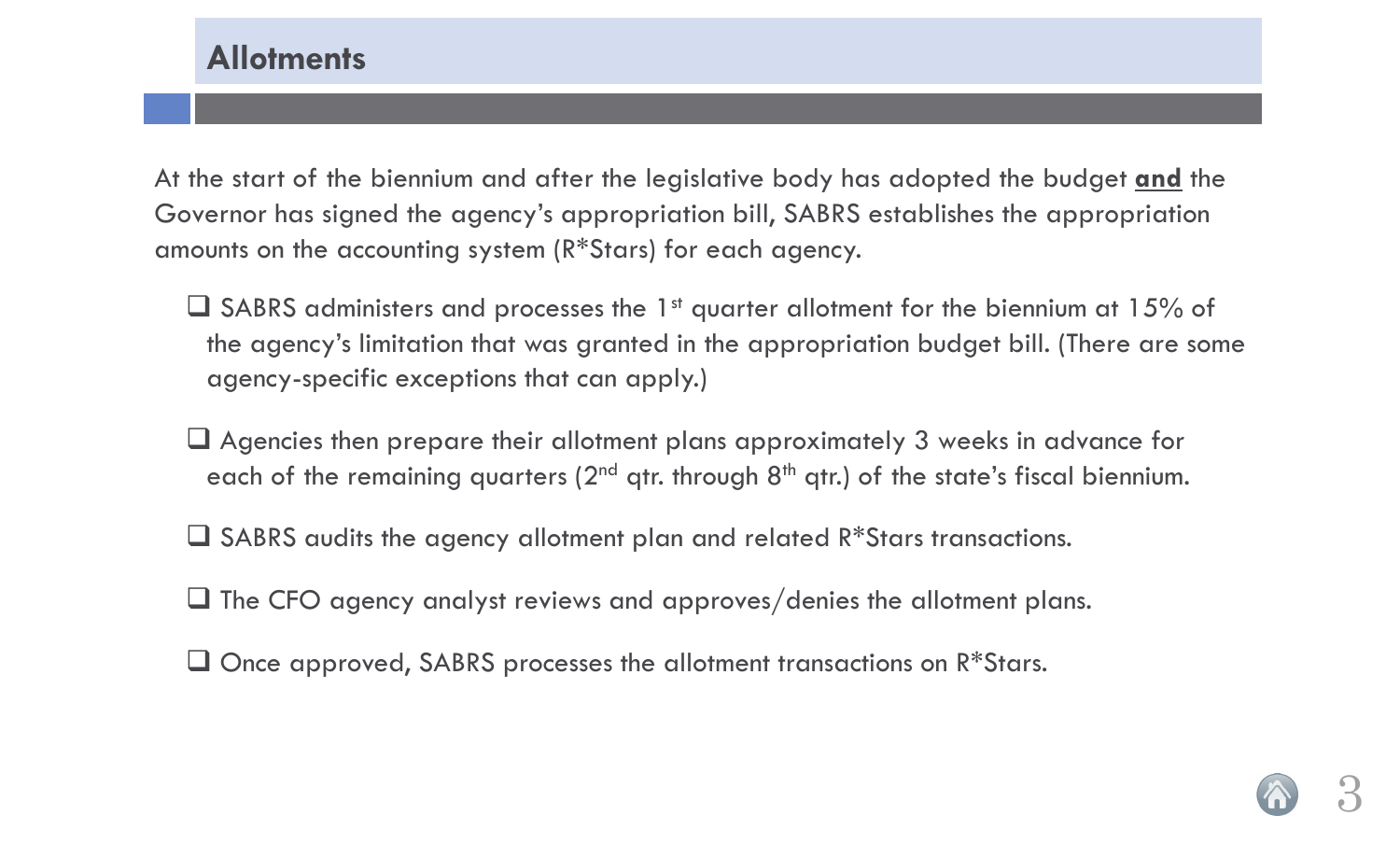An agency's budget staff prepares an allocation plan (i.e. allotment) that spreads anticipated spending out of each appropriation over the fiscal year or biennium. In Oregon funds are allotted quarterly.

This periodic release of funds serves several purposes:

- Avoidance of premature exhaustion of funds
- **H** Maintenance of a balanced budget and
- $\Box$  Prevention of deficits.

Allotment planning can be equal amounts spread over the course of the biennium or can be adjusted to follow historical or seasonal spending trends.

Funds can also be allotted as a lump sum or can be allocated on the basis of one or more expenditure categories dictated by the appropriation. (i.e. debt service, special payments)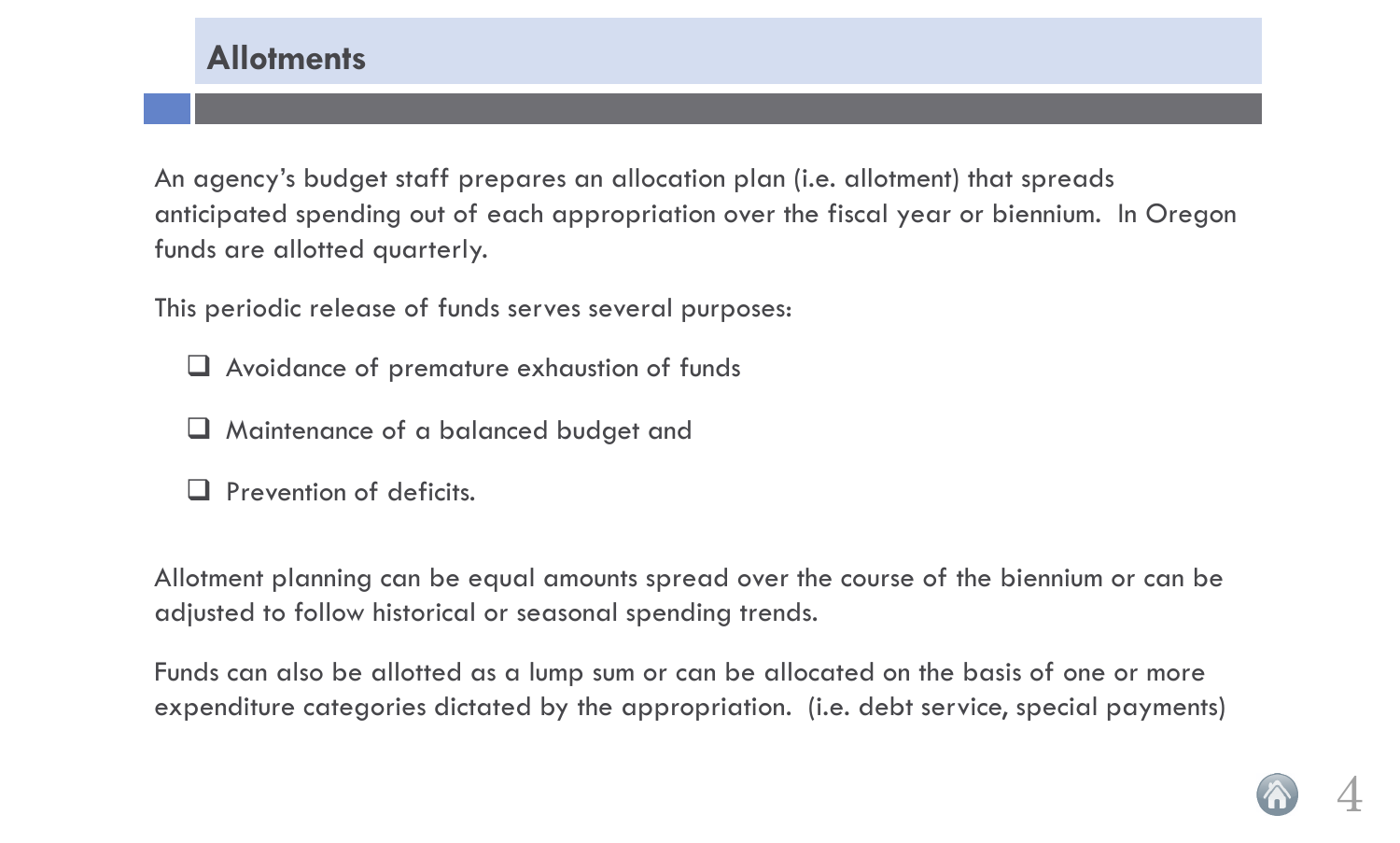## **Why and how we use allotment plans**

- <span id="page-4-0"></span> Allotments are required by ORS 291.234 which states in part, "The Oregon Department of Administrative Services shall make allotments to state officers and agencies of appropriations and funds…"
- The allotment process allows the Department of Administrative Services (DAS) to estimate the need for revenue to support forecast spending for the biennium.
- R\*Stars is used to allocate the funds to agencies each quarter on the first days of July, October, January and April.
- Agencies email allotment plans to SABRS with a "cc" to both their CFO and LFO analysts each quarter based on the general schedule picture
- SABRS audits the plans and, once approved by CFO analyst, releases the allotment transactions on R\*Stars.

| Quarter         | <b>Expenditure Timeframe</b>  | <b>Allotment Form Submission Guide</b> |
|-----------------|-------------------------------|----------------------------------------|
| 1st             | <b>July-Sept (odd years)</b>  | $n/a$ - DAS administers 1st Qtr        |
| 2nd             | <b>Oct-Dec</b>                | Not later than September 16th          |
| 3rd             | Jan-Mar                       | Not later than December 13th           |
| 4th             | Apr-Jun                       | Not later than March 16th              |
| 5th             | <b>July-Sept (even years)</b> | Not later than June 16th               |
| 6th             | <b>Oct-Dec</b>                | <b>Not later than September 16th</b>   |
| 7 <sub>th</sub> | Jan-Mar                       | <b>Not later than December 13th</b>    |
| 8th             | Apr-Jun                       | Not later than March 16th              |

Note: SABRS will send out a listserv for specifics each qtr., the schedule is only for a general reference, but actual deadlines will be  $+/-$  a few days from the schedule above.

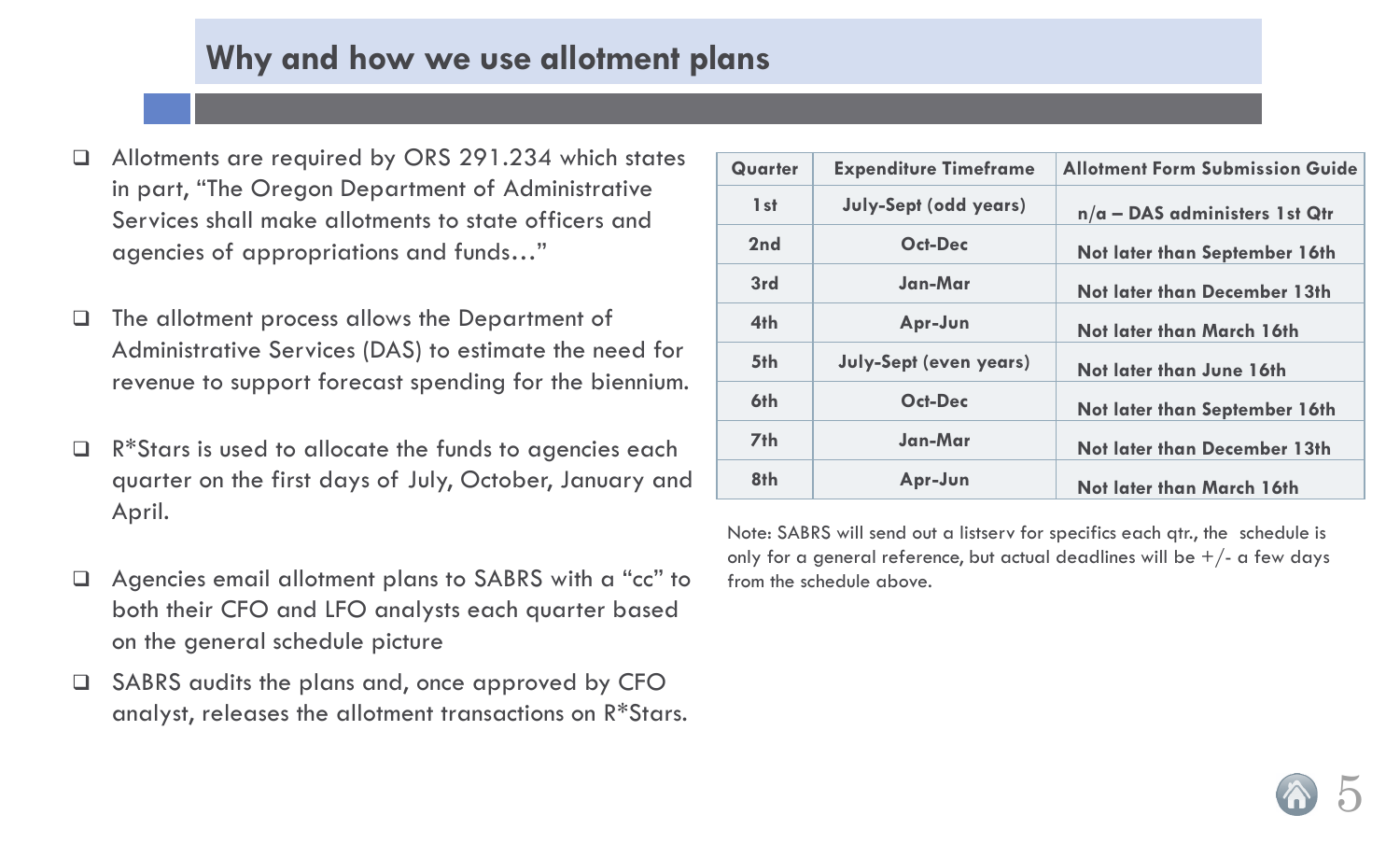## <span id="page-5-0"></span>**Allotment Mechanics- Template Instructions**

Using the allotment plan spreadsheets the agency completes all applicable items for each of their appropriations.

- The Allotment Template is a spending plan tool that the agency will use to estimate anticipated expenditure needs for future quarters.
- Using your agency's financial plan and projections, determine the quarterly estimates for each account category i.e. Personal Services, Services and Supplies, etc. (Total Allotment across all 8 quarters **must = the R\*Stars 62 screen Total Appropriation**.)
- Because each appropriation is different, agency budget staff should work with program and accounting staff to ensure that the appropriate allotment estimate is requested.
- Agencies submit allotment plan requests within three weeks prior to the start of the quarter. (i.e. For quarter beginning October 1<sup>st</sup>, submission should be no later than September 15<sup>th</sup>.)

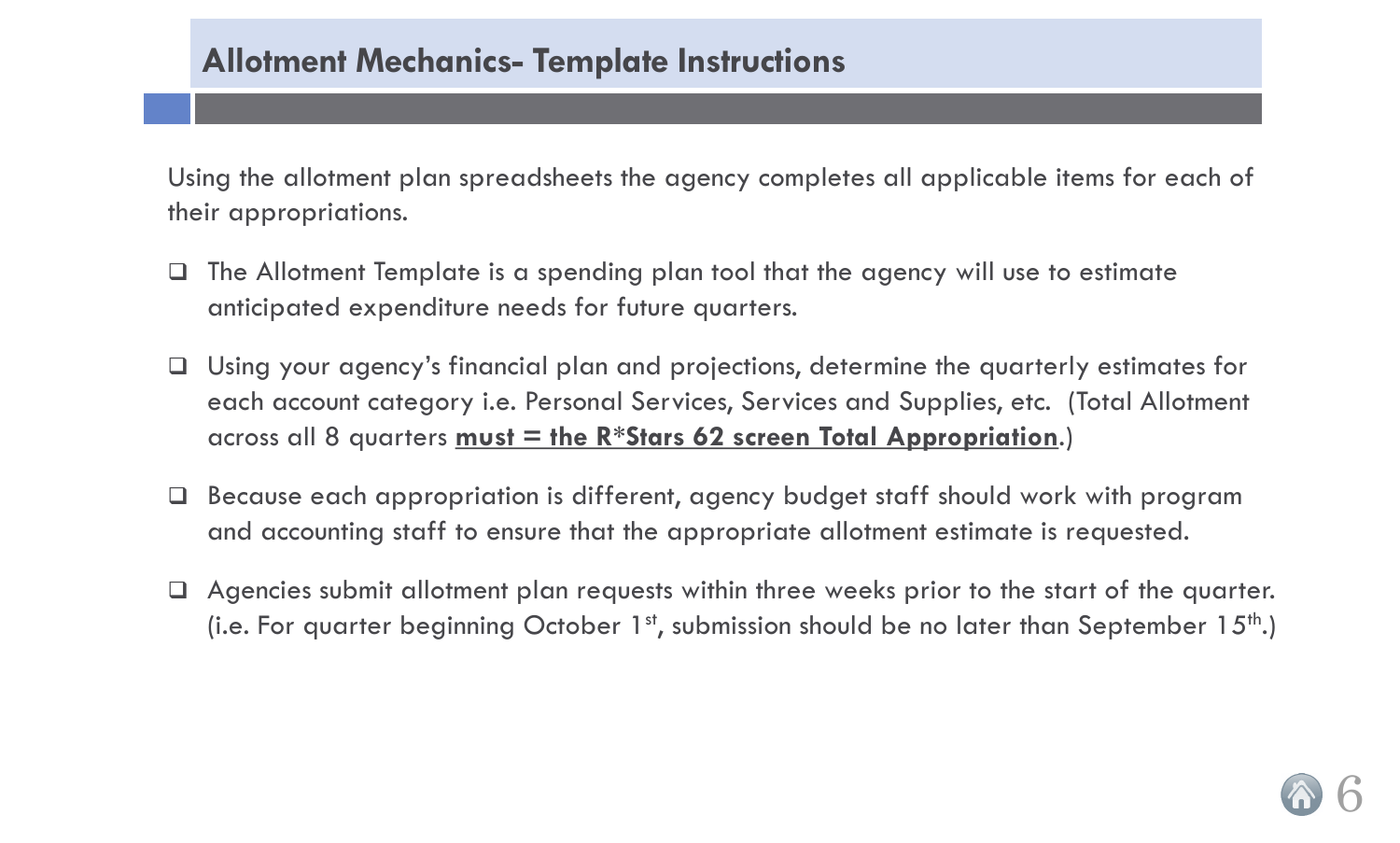## **Allotment Mechanics- Template Instructions**

The allotment need is the total allotment requested through the current period, LESS the current allotment amount on the 62 screen.

- The total request is always the actuals for the closed periods plus the estimates for the next **two** unclosed periods.
	- For example, if request is for the 6th quarter the total allotment is the actuals from Q1-Q4 PLUS estimates for Q5 & Q6. Using this value subtract the allotment amount from the 62 screen to get the net request for the 6<sup>th</sup> quarter allotment.

STATE OF OREGON

 $\Box$  The 6<sup>th</sup> quarter allotment amount is what is entered into  $R*STARS$  for the appropriation.

S062 UC: 03

The allotment plan spreadsheet totals ("Actual", "Biennial Total" and "Allot to Date") must balance to the R\*STARS 62 screen for each appropriation. Agencies can use R\*Stars to access the information on the 62 screen or if you have multiple appropriations you can run a query on the SFMA DataMart to gather this information.

| LINK TO:                             | APPROPRIATION FINANCIAL INQUIRY                           |                            | PROD          |                                                                                                  |
|--------------------------------------|-----------------------------------------------------------|----------------------------|---------------|--------------------------------------------------------------------------------------------------|
| AGY: 119 APPN YEAR: 19 APPN #: 30000 |                                                           | OTHER FUNDS LIMITATION     |               |                                                                                                  |
| APPR FUND: 3400 FUND:                | COMP SRCE/GRP:                                            | OBJ/COMP OBJ:              |               |                                                                                                  |
|                                      | PRG CD: 4000 LVL: 02 OPERATING REVENUE ORG CD:            | LVL:                       |               |                                                                                                  |
|                                      | INQ TYPE: MC INQ YEAR: 19 INQ MONTH: 04 DETAIL/SUMMARY: D |                            |               | <b>ADJ BUDG:</b>                                                                                 |
| CASH BASIS BUD:                      | 332, 390.91                                               | ADJ BUD:                   | 1,042,020.00  | +BALANCE TYPES 01, 02, 04, 06<br>-BALANCE TYPES 03, 05, 07, 08                                   |
| ACCR BASIS BUD:                      | 332, 265.91 REM APPN ALLOT:                               |                            | 103,749.91    |                                                                                                  |
| ENC BASIS BUD:                       | 332, 265, 91                                              | ALLOT TO BUD % : 78.00     |               |                                                                                                  |
| EXP TO BUD % : 68.10                 |                                                           | UNSCHED TO BUD & T<br>0.00 |               | The "Biennial Total" on the Allotment Form equals<br>Balance Type 01 Original Appropriation plus |
| TITLE<br>ВT                          | <b>AMOUNT</b><br>ВT                                       | TITLE                      | <b>AMOUNT</b> | <b>Balance Type 02 Revisions.</b>                                                                |
| 01 ORIG BUDGT                        | 1,060,855.00                                              |                            |               | The "Allot to Date" field on the Allotment Form                                                  |
| 02 REVISIONS-                        | $18,835.00 -$                                             |                            |               | equals the Balance Type 23 Allotment.                                                            |
| 12 CASH REVEN                        | 700,631.66                                                |                            |               |                                                                                                  |
| 14 ACCRD REVE                        | 1,031,843.41                                              |                            |               |                                                                                                  |
| 15 CASH EXPEN                        | 109, 629, 09                                              |                            |               |                                                                                                  |
| 17 ACCRD EXPE                        | 125.00                                                    |                            |               |                                                                                                  |
| 23 ALLOTMENT-                        | 813,504.00                                                |                            |               |                                                                                                  |
| 30 UNITS ACCU                        | 6,448.17                                                  |                            |               |                                                                                                  |
|                                      |                                                           |                            |               |                                                                                                  |
|                                      |                                                           |                            |               |                                                                                                  |
|                                      |                                                           |                            |               |                                                                                                  |
|                                      |                                                           |                            |               |                                                                                                  |
| $F1 - HELP$<br>F2-DOC INQ            | F5-NEXT<br>F9-INTERRUPT                                   | ENTER-INQUIRE              | CLEAR-EXIT    |                                                                                                  |
|                                      |                                                           |                            |               |                                                                                                  |

#### **Example of R\*Stars 62 Screen:**

10/24/18 09:58 AM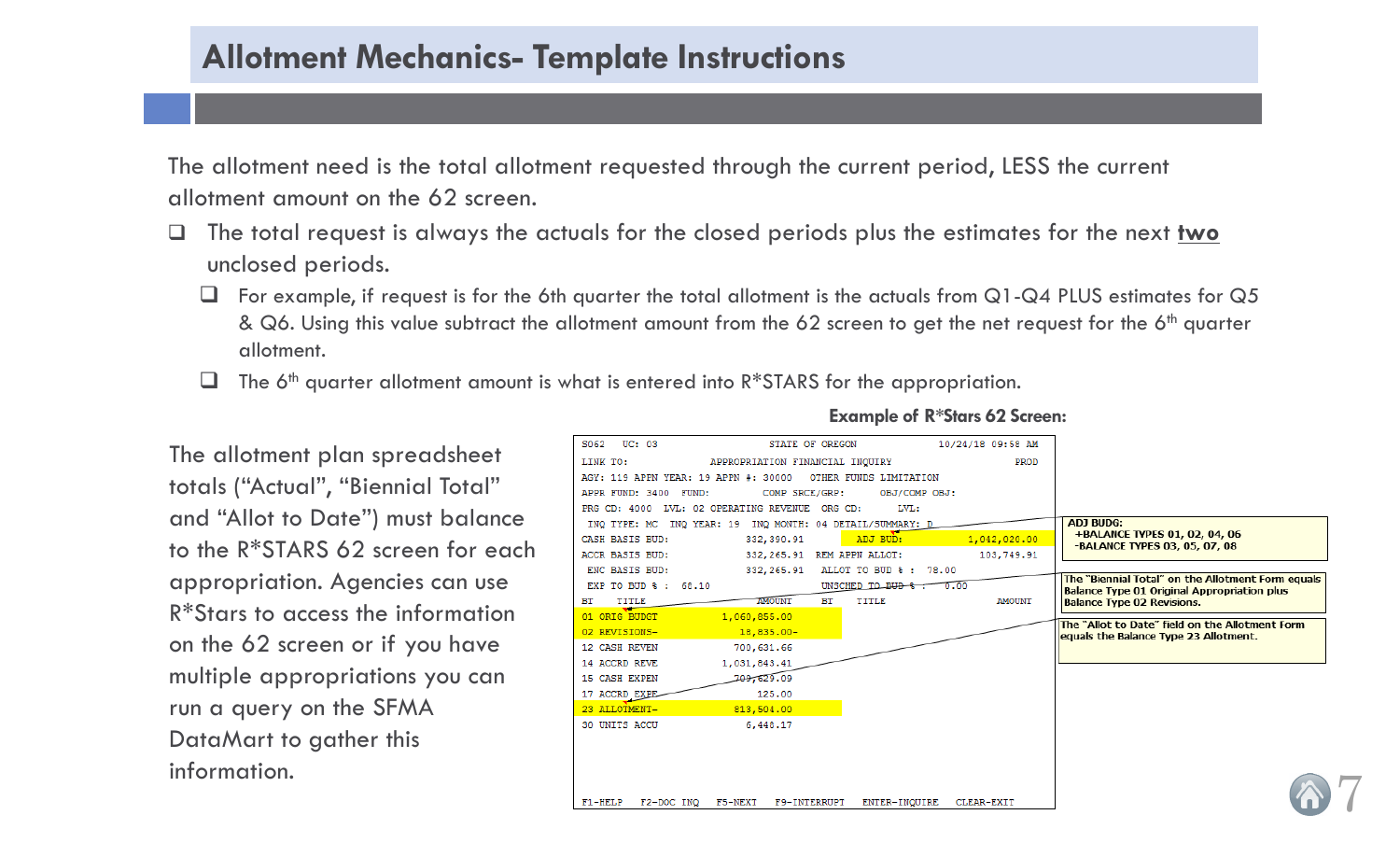## **Allotment Mechanics- Template Instructions**

- Enter the actuals from the last closed quarter (amount from R\*Stars or DataMart query).
- $\Box$  Update the expenditure estimates for future quarters.
- $\Box$  Biennial Total amount must match the R\*Stars 62 screen or DataMart query "ADJ BUD" amount.
- $\Box$  The R<sup>\*</sup>Stars batch transaction amount for each appropriation should match the allotment plan amount in the Allot Request cell (column N with yellow highlight).
- Verify all amounts match between the allotment plan spreadsheets, R\*Stars transaction/batch entries, and the 62 appropriation values.
- □ Submit the allotment plan workbook along with the agency request cover memo by email to Orbits.help@Oregon.gov (cc both CFO and LFO  $\frac{25}{31}$ agency analysts).

## **Example of Allotment Form**



allot # 1 allot # 2  $(\oplus)$ 

Allotment Guidelines | Template Instruction

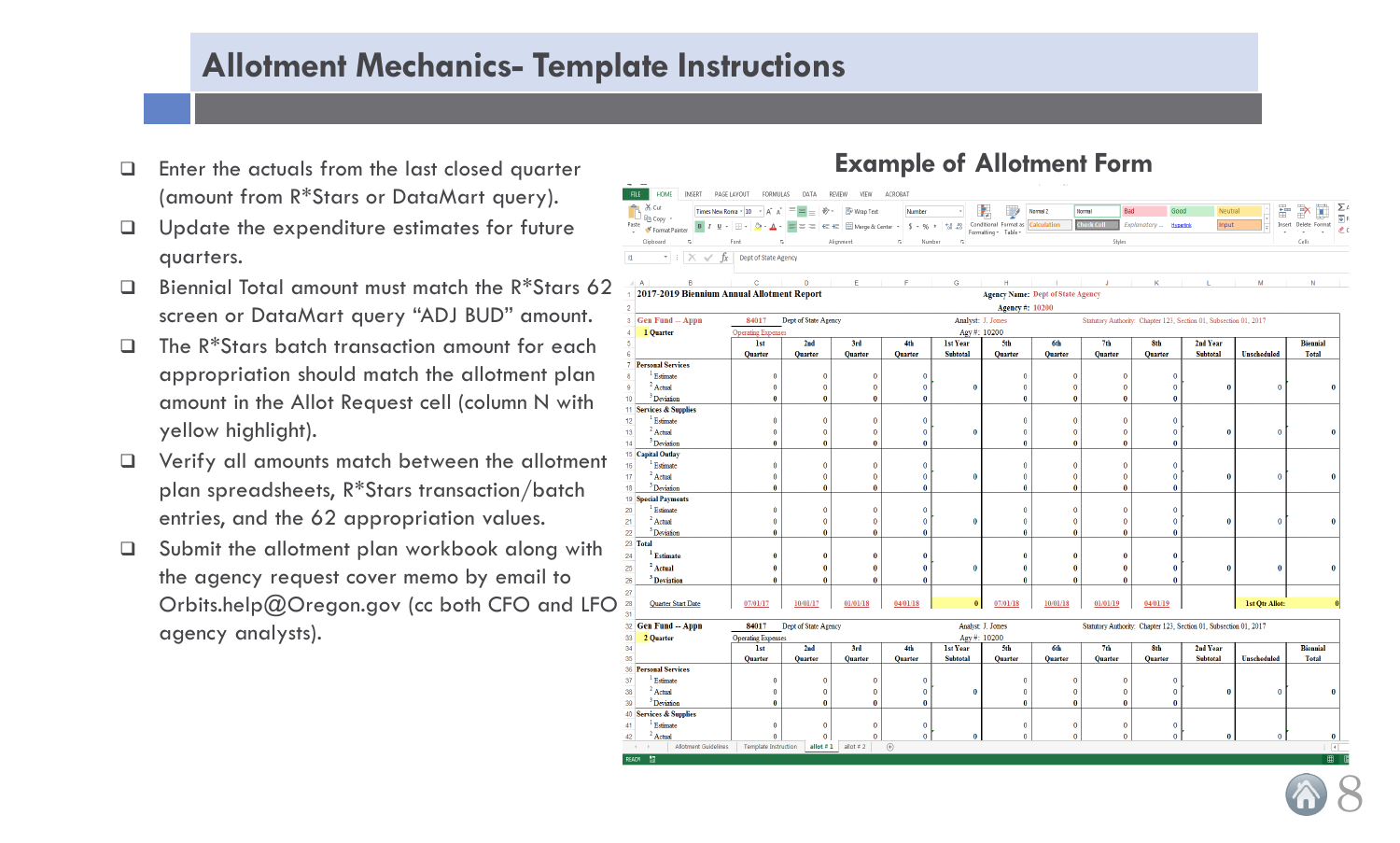Agency budget staff should use prior quarter information as well as historical data to estimate the quarterly allotment needs of the agency. Future estimates can be adjusted based on agency needs and prior actual amounts. Budget staff should work with Accounting staff, Capital Finance Staff (if applicable), and Agency Program offices to assist in analyzing the following items for each quarter allotment estimates:

- Any contracts that have deliverable amount in that quarter being estimated
- Personal service costs (wages, OPE, and other personnel related costs)
- $\Box$  Spending trends based off historical expenditures for that quarter
- □ Upcoming, large service and supply expenses that are known at time of estimate
- Upcoming debt service or other special payments

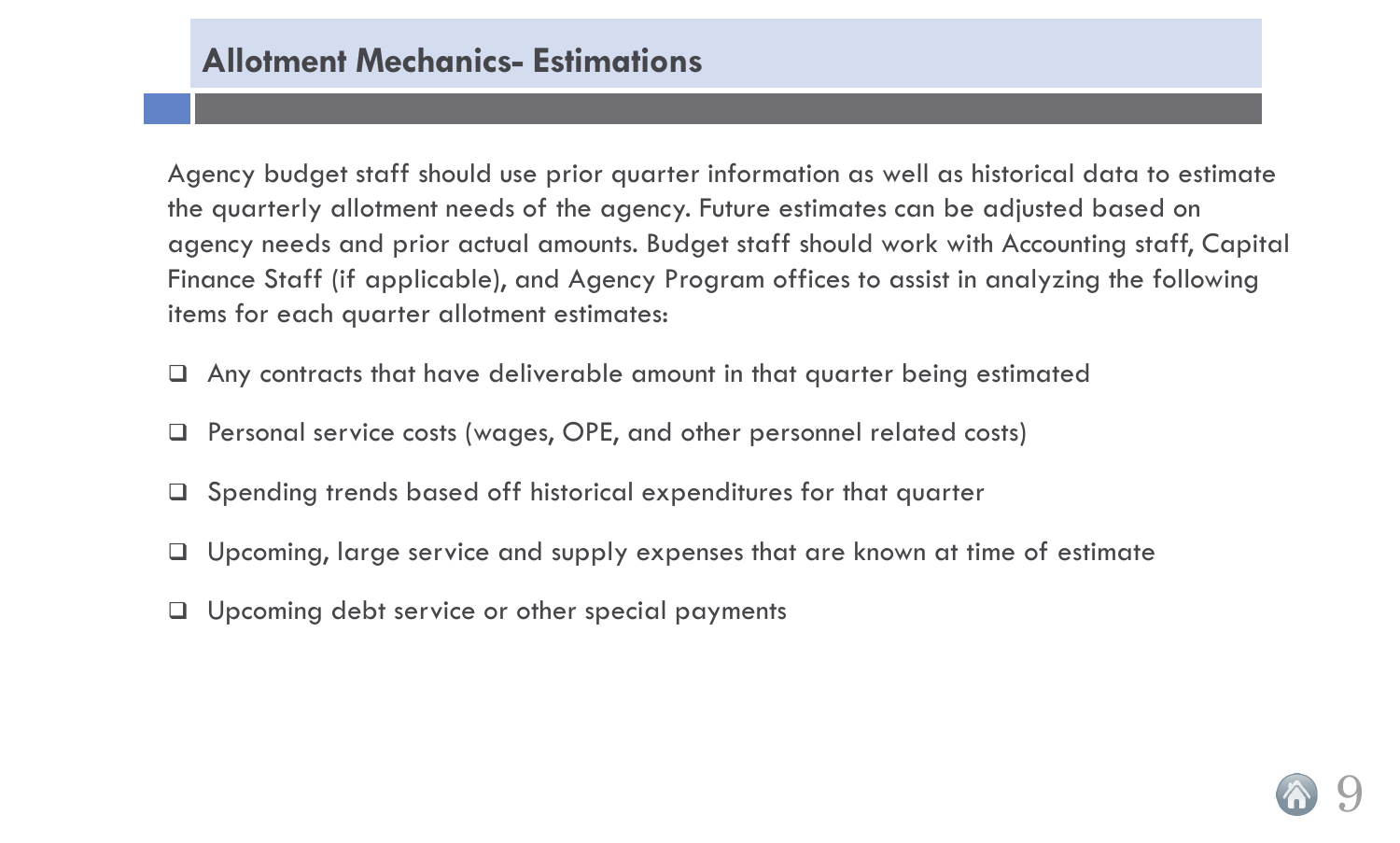## **Allotment Mechanics- Allotment Request Values**

Your Allotment Form must be balanced before submission. This means:

- The "biennial total" (total appropriation i.e. ADJ BUD) and "allotted to date" (i.e. 23 ALLOTMENT) must balance to R\*STARS screen 62.
- $\Box$  The actuals from the last completed quarter are entered and match to  $R*S$ tars. (If no expenditure for that quarter enter a placeholder of ".001".)
- □ Variances from closed quarter actuals to original estimates should be moved to future quarters only to balance with R\*Stars.
- $\Box$  No prior quarter adjustments were made all adjustments can only be made in the "new" requesting quarter and forward.
- □ Only use whole dollar amounts to avoid rounding issues (there are no cents in budget).
- $\Box$  When balanced for each appropriation, your accounting or budget staff make the R\*Stars entries for each appropriation matching the "Allot Request" amount on the worksheets.

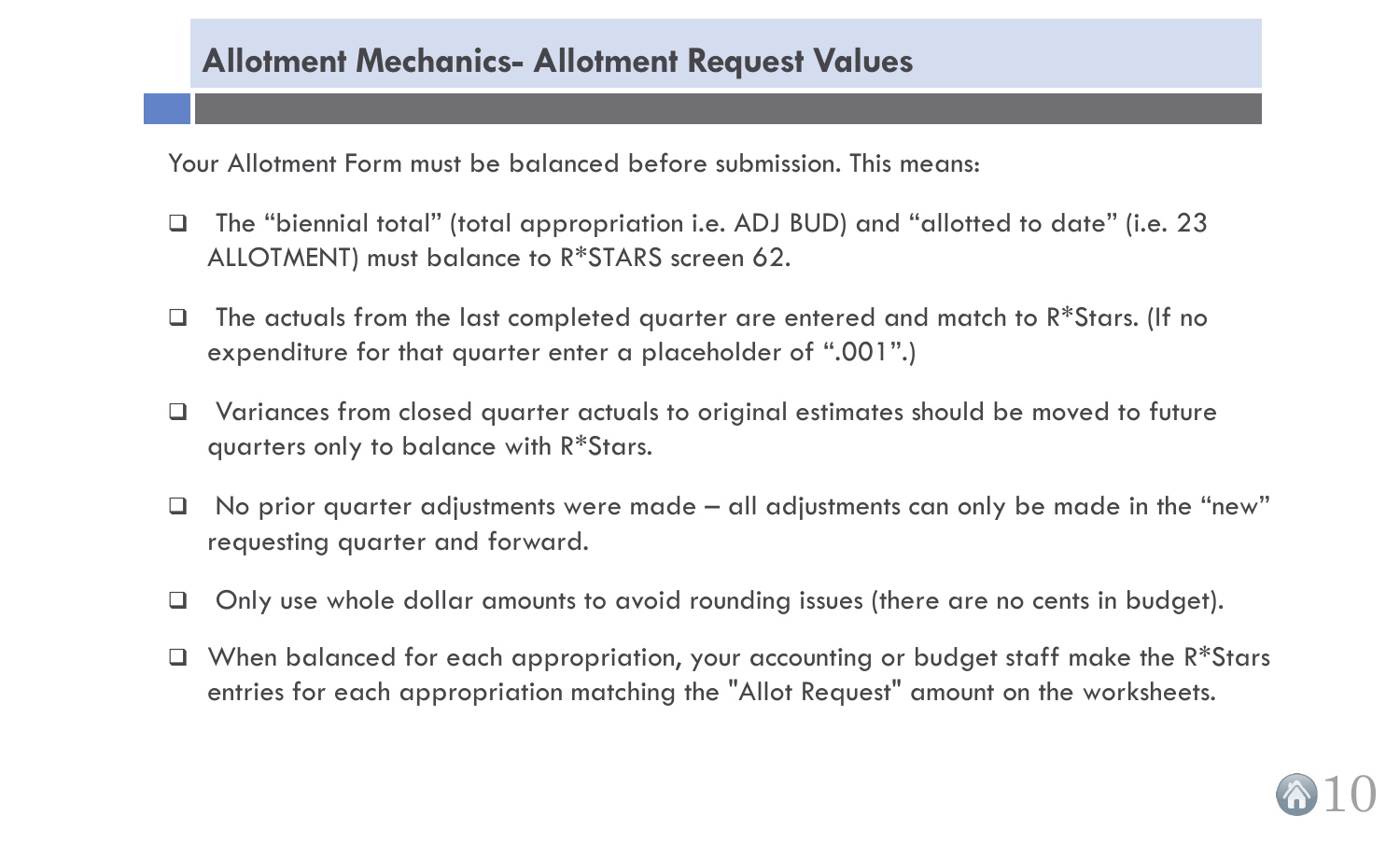## **Allotment Mechanics- Entering Allotment into SFMA Instructions:**

- Log into R\*Stars as UC 40
- Go to the 500 screen to create the batch header:
	- $\Box$  Batch Date = current date
	- $\Box$  Batch Type = 1
	- $\Box$  Batch Edit Mode = 1
	- $\Box$  Effective Date = the OSPA Run 1 Cutoff date for current month or later
	- $\Box$  F10 to Save and move to transaction entry screen

\*The information in the table to the right should be used as a guide only.

| Field/Topic         | Example                                                              |
|---------------------|----------------------------------------------------------------------|
| <b>User Class</b>   | 40                                                                   |
| <b>Batch Agency</b> | 120                                                                  |
| <b>Batch Type</b>   | $\mathbf{1}$                                                         |
| <b>Batch Number</b> | 3 digit number                                                       |
| Save                | F10                                                                  |
| Doc Date            | current date                                                         |
| <b>Eff Date</b>     | always use the first day of the following<br>month (e.g.070115)      |
| Ref Doc/Sufx        | appropriation number                                                 |
| Cur Doc/Sfx         | AL(Quarter) Agy number e.g. AL02A581                                 |
| Trans code          | allotment 002, (unscheduling 014 only)                               |
| Index               | enter index number for allotment (if<br>applicable)                  |
| <b>PCA</b>          | enter PCA number for allotment                                       |
| Amount              | enter allotment amount requesting<br>000.00 (always use decimal .00) |
| Description         | Quarter entering (e.g. Quarter 2<br>Allotment)                       |
| <b>Edit Save</b>    | F <sub>4</sub>                                                       |
| Save                | F10                                                                  |

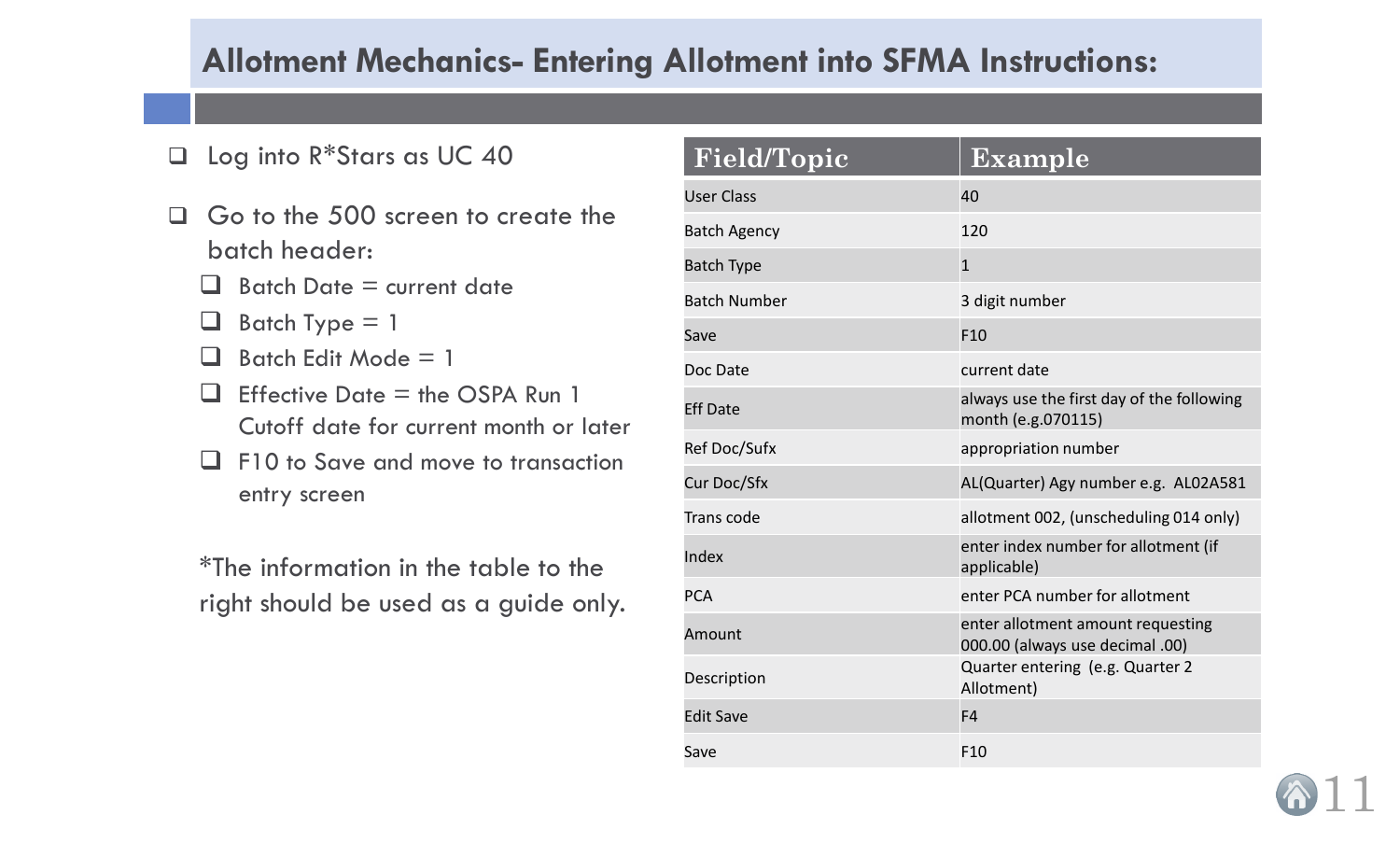## **Allotment Revisions**

<span id="page-11-0"></span>The allotment process will allow for an agency to adjust estimates during a current "open" quarter known as an Allotment Revision. However, the agency must provide the justification of why a mid-quarter adjustment (reduction/increase) is necessary.

Allotment Revision Basic Steps:

- $\Box$  Allotment submittal with:
	- Allotment Memo stating the reason for the reason (i.e. unanticipated expense, eboard adjustment, etc.)
	- $\Box$  Revised allotment spreadsheet for the appropriation(s) being adjusted
	- $\Box$  Batch already entered prior to submitting the revision
- $\Box$  Things to Remember for revisions:
	- $\Box$  When processing an allotment revision for the current quarter you will copy the current quarter and paste the copy beneath that current quarter. (see next slide)
	- $\Box$  Make sure the quarter reflects the current quarter number (this usually requires a manual adjustment) with the word "Revision" placed somewhere next to the quarter number.

12

- $\Box$  Then make your revisions in this new revised quarter section
- Email Signed memo, justification and spreadsheet to:
	- CFO SABRs [ORBITS.Help@Oregon.gov](mailto:ORBITS.Help@Oregon.gov)
	- CFO Analyst
	- LFO Analyst
	- Haylee Morse-Miller (LFO)
	- Laurie Byerly (LFO)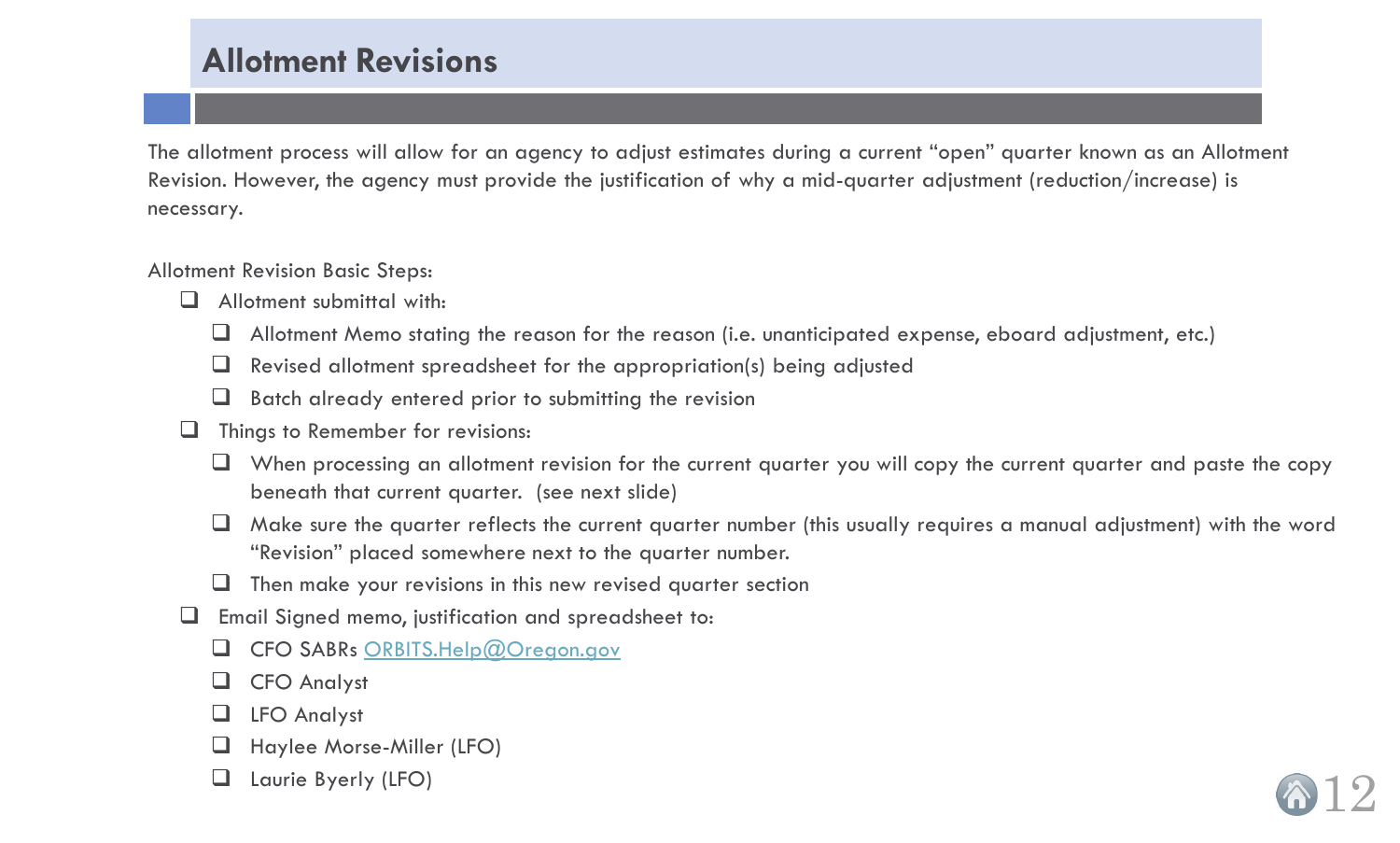## **Allotment Revisions**

This is an example of a 7th qtr. Revised Plan that includes an eboard adjust (SalPot) as the reason for the revision. In the example, you can see that the "Biennial Total" amount changed because SABRS loaded the appropriation with the new limitation authorized in the eboard and can be seen on the 62 screen (note: in a revised allotment, the biennial total will not always change, this example is due to new legislation/limitation).

### Original allotment request

Revised allotment request copied forward

Manual 7th qtr. renamed and "revised" title added with date

7th and 8th qtrs. revised appropriately for the new requested allotment amount needed for 7th qtr. revision

| <b>General Funds - Appn</b> | 80000              | Analyst: T. Brickman<br>State Library<br>Statutory Authority: Chapter 040, Section 1, Subsection xx, 2019 |          |          |                 |          |              |          |          |           |                       |           |
|-----------------------------|--------------------|-----------------------------------------------------------------------------------------------------------|----------|----------|-----------------|----------|--------------|----------|----------|-----------|-----------------------|-----------|
| 7 Quarter                   | Operating Expenses |                                                                                                           |          |          | Agy #: 54300    |          |              |          |          |           |                       |           |
|                             | 1 <sub>st</sub>    | 2nd                                                                                                       | 3rd      | 4th      | 1st Year        | 5th      | 6th          | 7th      | 8th      | 2nd Year  |                       | Biennial  |
|                             | Ouarter            | Quarter                                                                                                   | Quarter  | Quarter  | <b>Subtotal</b> | Quarter  | Quarter      | Ouarter  | Ouarter  | Subtotal  | Unsched               | Total     |
| <b>Personal Services</b>    |                    |                                                                                                           |          |          |                 |          |              |          |          |           |                       |           |
| Estimate                    | 250,000            | 255,000                                                                                                   | 269,203  | 281,271  |                 | 324,855  | 223,795      | 273,795  | 283,058  |           |                       |           |
| $2$ Actual                  | 235,797            | 228,727                                                                                                   | 204,348  | 217,740  | 886,612         | 224,696  | $\Omega$     |          |          | 1,005,344 | $\overline{0}$        | 1,891,956 |
| <sup>3</sup> Deviation      | 14,203             | 26,273                                                                                                    | 64,855   | 63,531   |                 | 100,159  | 223,795      | 273,795  | 283,058  |           |                       |           |
| Services & Supplies         |                    |                                                                                                           |          |          |                 |          |              |          |          |           |                       |           |
| Estimate                    | 100,423            | 80,000                                                                                                    | 71,109   | 38,503   |                 | 96,641   | 90,000       | 60,000   | 84,570   |           |                       |           |
| $2$ Actual                  | 109,317            | 121,496                                                                                                   | 74,468   | (34,062) | 271,219         | 61,875   | $\Omega$     |          |          | 296,445   | $\mathbf{0}$          | 567,664   |
| $3$ Deviation               | (8,894)            | (41, 496)                                                                                                 | (3,359)  | 72,565   |                 | 34,766   | 90.000       | 60.000   | 84,570   |           |                       |           |
| Capital Outlay              |                    |                                                                                                           |          |          |                 |          |              |          |          |           |                       |           |
| Estimate                    |                    |                                                                                                           | 9,737    | (0)      |                 | 9,737    | $\Omega$     |          | 9,737    |           |                       |           |
| $2$ Actual                  |                    |                                                                                                           |          |          | $\bf{0}$        |          |              |          |          | 9,737     | $\Omega$              | 9,737     |
| <sup>3</sup> Deviation      | (0)                | (0)                                                                                                       | 9,737    |          |                 | 9,737    |              |          | 9,737    |           |                       |           |
| <b>Special Payments</b>     |                    |                                                                                                           |          |          |                 |          |              |          |          |           |                       |           |
| Estimate                    | 280,000            | 490,000                                                                                                   | 280,000  |          |                 | 331,392  | 430,779      | 200,000  | 131,392  |           |                       |           |
| $2$ Actual                  |                    | 759,221                                                                                                   |          |          | 759,221         |          | $\Omega$     |          |          | 762,171   | $\mathbf{0}$          | 1,521,392 |
| <sup>3</sup> Deviation      | 280,000            | (269, 221)                                                                                                | 280,000  | (0)      |                 | 331,392  | 430,779      | 200,000  | 131,392  |           |                       |           |
| Total                       |                    |                                                                                                           |          |          |                 |          |              |          |          |           |                       |           |
| Estimate                    | 630,423            | 825,000                                                                                                   | 630,049  | 319,774  |                 | 762,625  | 744,574      | 533,795  | 508,757  |           |                       |           |
| <sup>2</sup> Actual         | 345,114            | 1,109,444                                                                                                 | 278,816  | 183,678  | 1,917,052       | 286,571  | $\mathbf{0}$ |          | $\theta$ | 2,073,697 | $\bf{0}$              | 3,990,749 |
| $3$ Deviation               | 285,309            | (284, 444)                                                                                                | 351,233  | 136,096  |                 | 476,054  | 744,574      | 533,795  | 508,757  |           |                       |           |
|                             |                    |                                                                                                           |          |          |                 |          |              |          |          |           |                       |           |
| Quarter Start Date          | 07/01/19           | 10/01/19                                                                                                  | 01/01/20 | 04/01/20 | 3,481,992       | 07/01/20 | 10/01/20     | 01/01/21 | 04/01/21 |           |                       |           |
|                             |                    |                                                                                                           |          |          |                 |          |              |          |          |           | Allot to Date:        | 3,424,251 |
|                             |                    |                                                                                                           |          |          |                 |          |              |          |          |           | <b>Allot Request:</b> | 57,741    |

| <b>General Funds - Appn</b> | 80000<br>Analyst: T. Brickman<br>State Library |            |          |          |                 |          |          | Statutory Authority: Chapter 040, Section 1, Subsection xx, 2019 |          |                 |                |           |
|-----------------------------|------------------------------------------------|------------|----------|----------|-----------------|----------|----------|------------------------------------------------------------------|----------|-----------------|----------------|-----------|
| 7 Quarter                   | Operating Expenses                             |            |          |          | Agy #: 54300    |          |          |                                                                  |          |                 |                |           |
| <b>REVIS ION 03/01/21</b>   | 1st                                            | 2nd        | 3rd      | 4th      | 1st Year        | 5th      | 6th      | 7th                                                              | 8th      | 2nd Year        |                | Biennial  |
|                             | Ouarter                                        | Ouarter    | Quarter  | Ouarter  | <b>Subtotal</b> | Ouarter  | Ouarter  | Ouarter                                                          | Ouarter  | <b>Subtotal</b> | Unsched        | Total     |
| Personal Services           |                                                |            |          |          |                 |          |          |                                                                  |          |                 |                |           |
| Estimate                    | 250,000                                        | 255,000    | 269,203  | 281,271  |                 | 324,855  | 223,795  | 323,795                                                          | 323,512  |                 |                |           |
| $2$ Actual                  | 235,797                                        | 228,727    | 204,348  | 217,740  | 886,612         | 224,696  |          |                                                                  |          | 1,095,798       |                | 1,982,410 |
| Deviation                   | 14,203                                         | 26,273     | 64,855   | 63,531   |                 | 100,159  | 223,795  | 323,795                                                          | 323,512  |                 |                |           |
| Services & Supplies         |                                                |            |          |          |                 |          |          |                                                                  |          |                 |                |           |
| Estimate                    | 100,423                                        | 80,000     | 71,109   | 38,503   |                 | 96,641   | 90,000   | 60,000                                                           | 84,570   |                 |                |           |
| $2$ Actual                  | 109,317                                        | 121,496    | 74,468   | (34,062) | 271,219         | 61,875   |          |                                                                  |          | 296,445         |                | 567,664   |
| <sup>3</sup> Deviation      | (8,894)                                        | (41, 496)  | (3,359)  | 72,565   |                 | 34,766   | 90.000   | 60.000                                                           | 84,570   |                 |                |           |
| Capital Outlay              |                                                |            |          |          |                 |          |          |                                                                  |          |                 |                |           |
| $1$ Estimate                |                                                |            | 9,737    |          |                 | 9,737    |          |                                                                  | 9,737    |                 |                |           |
| $2$ Actual                  |                                                |            |          |          | 0               |          |          |                                                                  |          | 9,737           |                | 9,737     |
| <sup>3</sup> Deviation      | (0)                                            | (0)        | 9,737    | (0)      |                 | 9,737    |          |                                                                  | 9,737    |                 |                |           |
| <b>Special Payments</b>     |                                                |            |          |          |                 |          |          |                                                                  |          |                 |                |           |
| $\frac{1}{1}$ Estimate      | 280,000                                        | 490,000    | 280,000  |          |                 | 331,392  | 430.775  | 280,000                                                          | 51,392   |                 |                |           |
| $2$ Actual                  |                                                | 759,221    |          |          | 759.221         |          |          |                                                                  |          | 762,171         |                | 1,521,392 |
| <sup>3</sup> Deviation      | 280,000                                        | (269, 221) | 280.000  | (0)      |                 | 331,392  | 430,779  | 280,000                                                          | 51,392   |                 |                |           |
| Total                       |                                                |            |          |          |                 |          |          |                                                                  |          |                 |                |           |
| <sup>1</sup> Estimate       | 630,423                                        | 825,000    | 630,049  | 319,774  |                 | 762,625  | 744,574  | 663,795                                                          | 469,211  |                 |                |           |
| Actual                      | 345,114                                        | 1.109.444  | 278,816  | 183,678  | 1,917,052       | 286,571  |          |                                                                  |          | 2,164,151       |                | 4,081,203 |
| <sup>3</sup> Deviation      | 285,309                                        | (284, 444) | 351,233  | 136,096  |                 | 476,054  | 744,574  | 663,795                                                          | 469,211  |                 |                |           |
|                             |                                                |            |          |          |                 |          |          |                                                                  |          |                 |                |           |
| Quarter Start Date          | 07/01/19                                       | 10/01/19   | 01/01/20 | 04/01/20 | 3,611,992       | 07/01/20 | 10/01/20 | 01/01/21                                                         | 04/01/21 |                 |                |           |
|                             |                                                |            |          |          |                 |          |          |                                                                  |          |                 | Allot to Date: | 3.481.992 |

"Biennial Total" and "Allot to Date" fields should still match the 62 screen

13

Allot Request: **130,000**